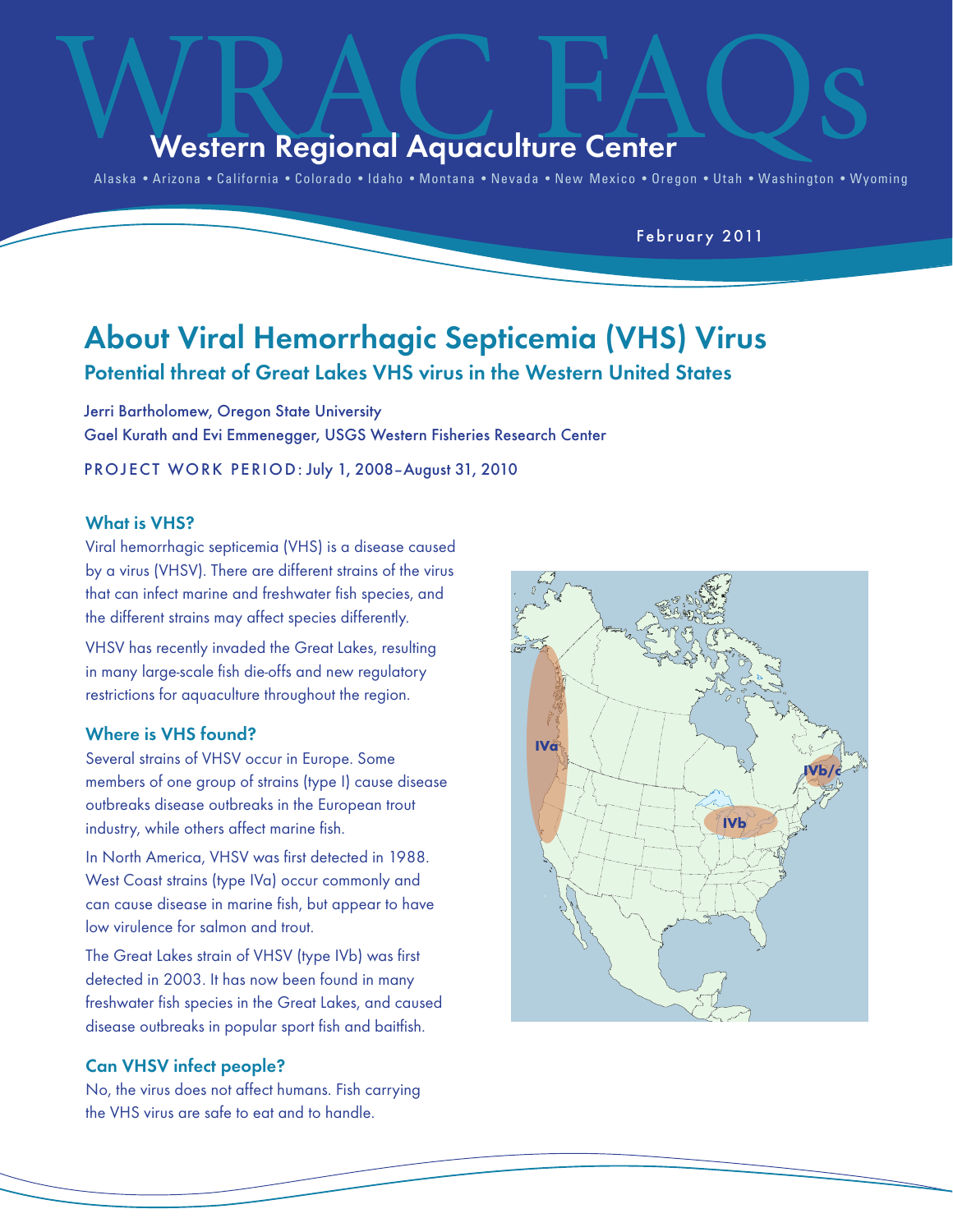

## What does a fish infected with VHS look like?

Disease signs can include:

- Inactive or overactive behavior
- Pale gills and internal organs
- Bloated abdomen
- Bulging eyes
- Bleeding (hemorrhage) on body and internal organs
- Dark body color
- Fluid in body cavity

On the other hand, infected fish can look healthy, with no disease signs; these are called carriers.

## What fish can become infected?

VHSV has been detected in 28 species of fish from the Great Lakes region, including several important recreational species such as muskellunge, yellow perch, largemouth bass, and freshwater drum (for a complete list see the USDA-APHIS website).

Several of these species exist as free-ranging populations in the west and could act as carriers and maintain the virus if it was introduced into the west.

## Has VHSV been found in any commercially raised fish in North America?

No, as of now detections have only occurred from wild or free-ranging fish.

#### How is VHS spread?

The exact route of introduction of VHSV into the Great Lakes is uncertain, but possible routes include baitfish movement, activities associated with recreational fishing, ballast water, or natural fish migrations. The same routes could move the virus into the western US and should be carefully controlled.





Photos: Courtesy of Jerri Bartholomew, Oregon State University, Gael Kurath and Evi Emmenegger, USGS Western Fisheries Research Center

## What regulations are in place to limit spread of the virus?

Current restrictions on movement of fish are available on the USDA-APHIS website:

*http://www.focusonfishhealth.org/regulations.php*

To move living VHS-susceptible species, documentation must be obtained from an appropriate State, Tribal or Federal authority for aquatic animal health, stating that the fish have tested negative for the VHS virus under existing national or international standards.

National standards for inspection of fish for VHS virus are detailed in the *AFS-Fish Health Section/US Fish and Wildlife Service Blue Book*, produced by the American Fisheries Society (available at their online bookstore).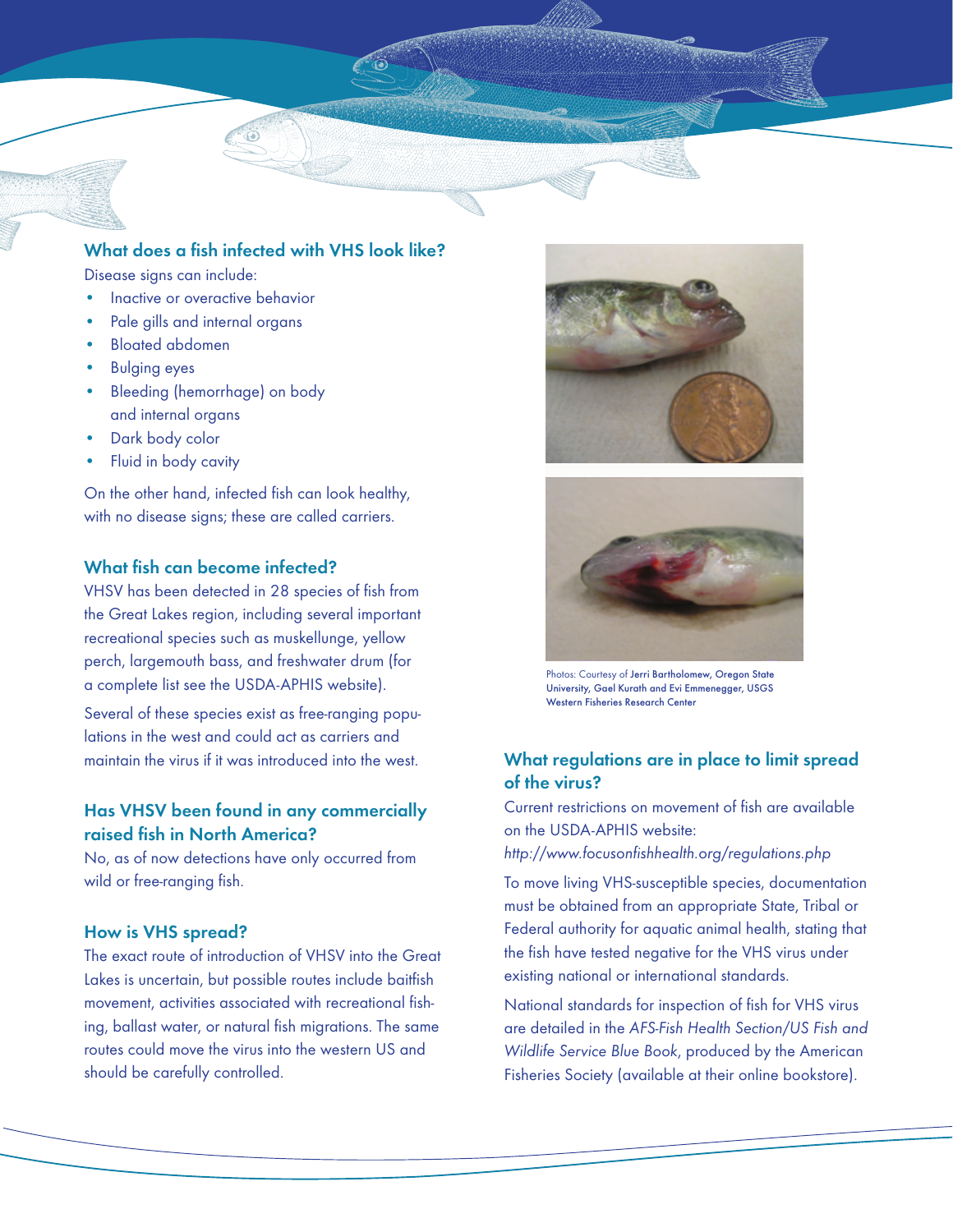What precautions are being taken to limit spread of the virus to aquaculture facilities?

In addition to existing regulations described above, education workshops and increased biosecurity procedures have been provided for extension agents and fish farm staff throughout the western region. Instructional material from workshops for fish farmers and extension agents is available from WRAC. Other sources of information on biosecurity can be found on the following websites:

*https://campus.uwsp.edu/sites/cols-ap/nadf/ Workshops/Forms/AllItems.aspx http://www.ncrac.org/Topics/biosecurityfactsheet.htm*

#### Is there VHSV present in the Western US?

Yes, VHS virus has been isolated since the 1980s from several marine fish, such as Pacific herring, and it is occasionally detected in adult Pacific salmon returning to coastal watersheds. This VHSV in the Western region is type IVa.

## What is the difference between VHSV from the Western US and the Great Lakes?

The VHSV found in Pacific watersheds (type IVa) is the same virus species as Great Lakes VHSV, but it is a different sub-group that has never caused disease in freshwater fish.

VHSV from the Great Lakes is type IVb, which has caused large-scale epidemics in freshwater fish, but has never been found west of the Great Lakes region.

 $\hat{\mathbf{o}}$ 

Experimental studies have not demonstrated a biological difference between the Pacific and Great Lakes strains. This suggests that the Great Lakes epidemics are due to recent introduction of the virus into a large freshwater ecosystem with abundant susceptible fish hosts, and that Western producers should take measures to prevent introduction of either VHSV IVa or IVb into their facilities.

## What do we know about susceptibility of aquaculture fish species in the West?

Research has shown that rainbow trout and Chinook salmon are largely resistant to disease from Great Lakes VHSV, but they can become infected and carry the virus.

Other salmonids, including coho salmon, Atlantic salmon, brook and brown trout are also relatively resistant to disease but their carrier potential is uncertain.

#### General Web Sites of Interest

Focus on Fish Health–VHS *http://www.focusonfishhealth.org/*

USDA APHIS Newsroom. Viral Hemorrhagic Septicemia. *http://www.aphis.usda.gov/newsroom/hot\_issues/vhs/ vhs.shtml*

| <b>Fish</b><br><b>Species</b> | <b>Great Lakes</b><br><b>VHSV Type IVb</b> | Atlantic coast<br><b>VHSV Type IVb</b> | <b>Pacific coast</b><br><b>VHSV Type IVa</b> | <b>European</b><br><b>VHSV Type I</b> |
|-------------------------------|--------------------------------------------|----------------------------------------|----------------------------------------------|---------------------------------------|
|                               |                                            |                                        |                                              |                                       |
| <b>Rainbow trout</b>          | Low                                        | Low                                    | Low                                          | High                                  |
| Chinook salmon                | Low                                        | Low                                    | Low                                          | Medium                                |
| Yellow perch                  | High                                       | High                                   | High                                         | Low                                   |
| Pacific herring               | Medium                                     | Medium                                 | High                                         | Medium                                |
|                               |                                            |                                        |                                              |                                       |

 $\ddot{\odot}$ 

## Susceptibility of various fish species to different types of VHS virus: